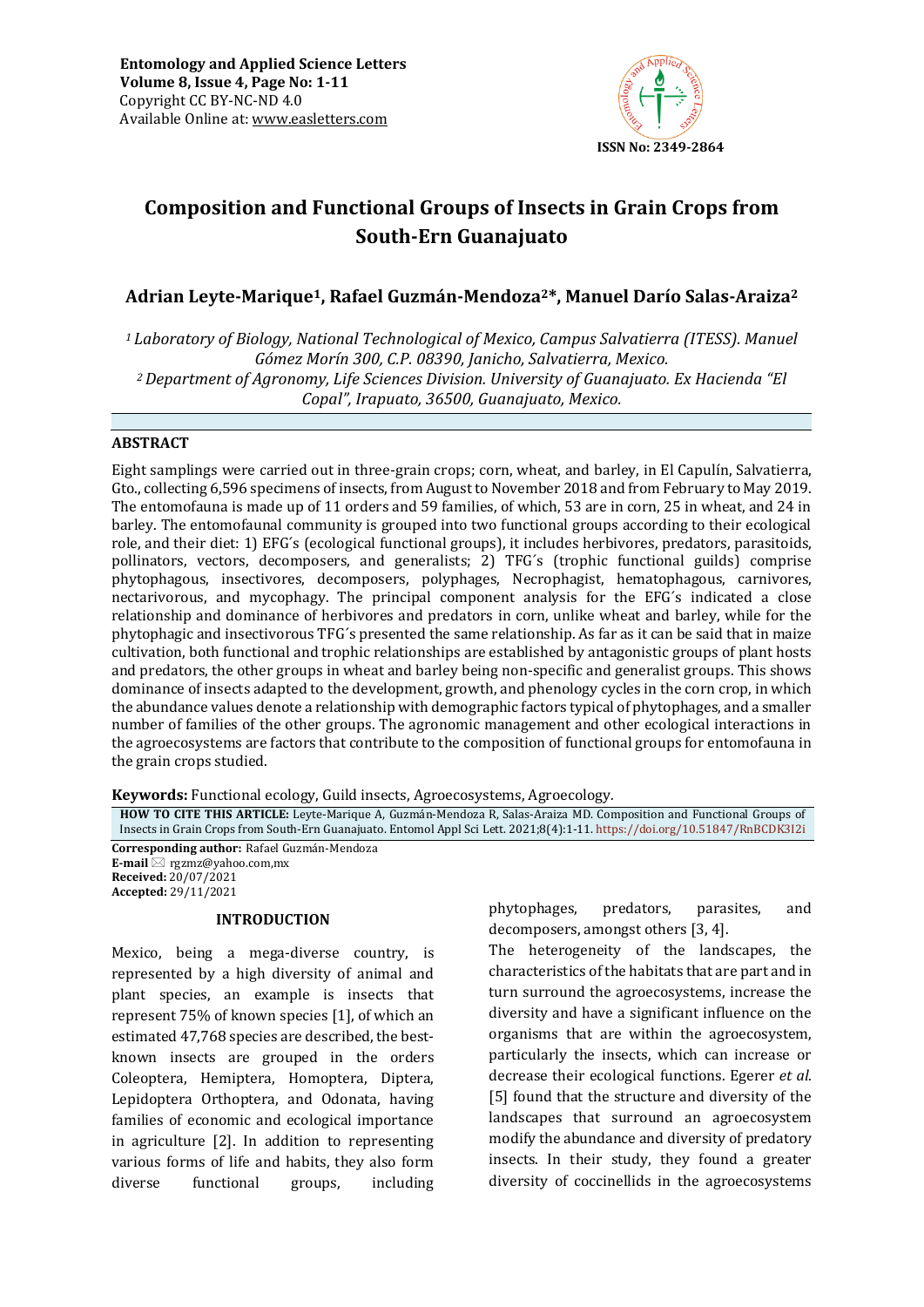highly anthropized by human activities that increased the variety of landscapes. In turn, Oliveira *et al*. [6], reported that a secondary forest surrounding citrus crops harbored a greater abundance of parasites of the Braconidae family, compared to the edges of secondary forest-citrus plantation landscapes. The foregoing highlights the role that vegetation has on the diversity and composition of insects in agroecosystems, in addition to the ecosystem services they offer concerning the crops, some of them being: pollination, predation, and degradation of organic matter, among others.

Despite recognizing the important role of biodiversity in agroecosystems, there is a lack of information from experiments and observational studies to generate a theoretical overview of the biodiversity-agroecosystem interrelation. Muriel and Vélez [7] have provided evidence that suggests non-linear relationships between levels of diversity and ecological factors of agroecosystems such as the abundance, richness, and diversity of beneficial and/or harmful insects, as well as other aspects that have to do with sustainability. Leyva and Lores [8] also indicate the need for new methods that allow measuring agrobiodiversity from a comprehensive perspective. This suggests that research on agroecological phenomena requires more and new approaches.

The Mexican state of Guanajuato is located in the middle of the national territory, bordered by two biogeographic regions, the Nearctic and the Neotropical, which implies a remarkable natural wealth through endemism and the exchange of flora and fauna. However, according to CONABIO [9] in its anthropogenic transformation index, the state of Guanajuato has its ecosystems at a degree of unsustainable. Given the vocation and agricultural boom of the state, it is necessary to promote viable and sustainable agroecology production strategies with the environment and the agroecosystems themselves. For the Bajio and southern Guanajuato region, there are a few studies with an agroecological approach on the biological control of pests, the analysis of ecological aspects, and the diversity of insects associated with crops, for example, the works of Salas-Araiza *et al*. [10], Guzmán-Mendoza *et al*. [3], Ramos-Patlán *et al*. [11] and León-Galván *et al*. [12] in which aspects of the habits, composition, and diversity of species are

analyzed for some crops in the region, such as corn, sorghum, and carrot.

Thus, the absence of functional ecology studies expressed in the organization of guilds or ecological interactions of the agricultural entomofauna of a region of productive importance such as the state of Guanajuato is notable which implies the application of a littleexplored approach [13] to address the issue of functional ecology applied to agroecosystems and understand the population dynamics of both pests and beneficial insects that interact in these environments. Therefore, this study aims to know the composition of insect families, as well as the functional groups that make up the entomofauna of three-grain crops (corn, wheat, and barley), in the community of El Capulin, Salvatierra, in the state of Guanajuato, Mexico. It is hypothesized that the composition of the entomofauna will be dominated by phytophages families, the presence of beneficial insects being low and that agronomic management plays an important role in this.

# **MATERIALS AND METHODS**

# *Study site*

The work was carried out in the town of El Capulín, municipality of Salvatierra, Guanajuato **(Figure 1)**. The climate is semi-warm, subhumid with rains in summer, with lower humidity (67.3%), and temperate sub-humid with rains in summer with medium humidity (32.7%). The maximum temperature is  $33.4 \degree$  C, the minimum of 2 ° C and an annual average of 18.1 ° C. Annual rainfall ranges from 700 to 800 mm. The characteristic soil types in the study site correspond to Vertisol (87.2%), Phaeozem (7.5%), and Solonchak (1.4%) [14]. Representative native vegetation is subtropical scrub and deciduous forest, which surround various grain and vegetable crops.

# *Field design and specimen collection*

The fieldwork was carried out in three irrigation production systems with two sampling periods. The first from August to November 2018 and the second from February to May 2019. Before the collection of the insects, work transects were delimited in each of the crops: corn (2018 cycle), wheat, and barley (2019 cycle). For this case, five transects of 20 x 30 m2 were drawn in the three crops there was a total area of 9,000 m2, an area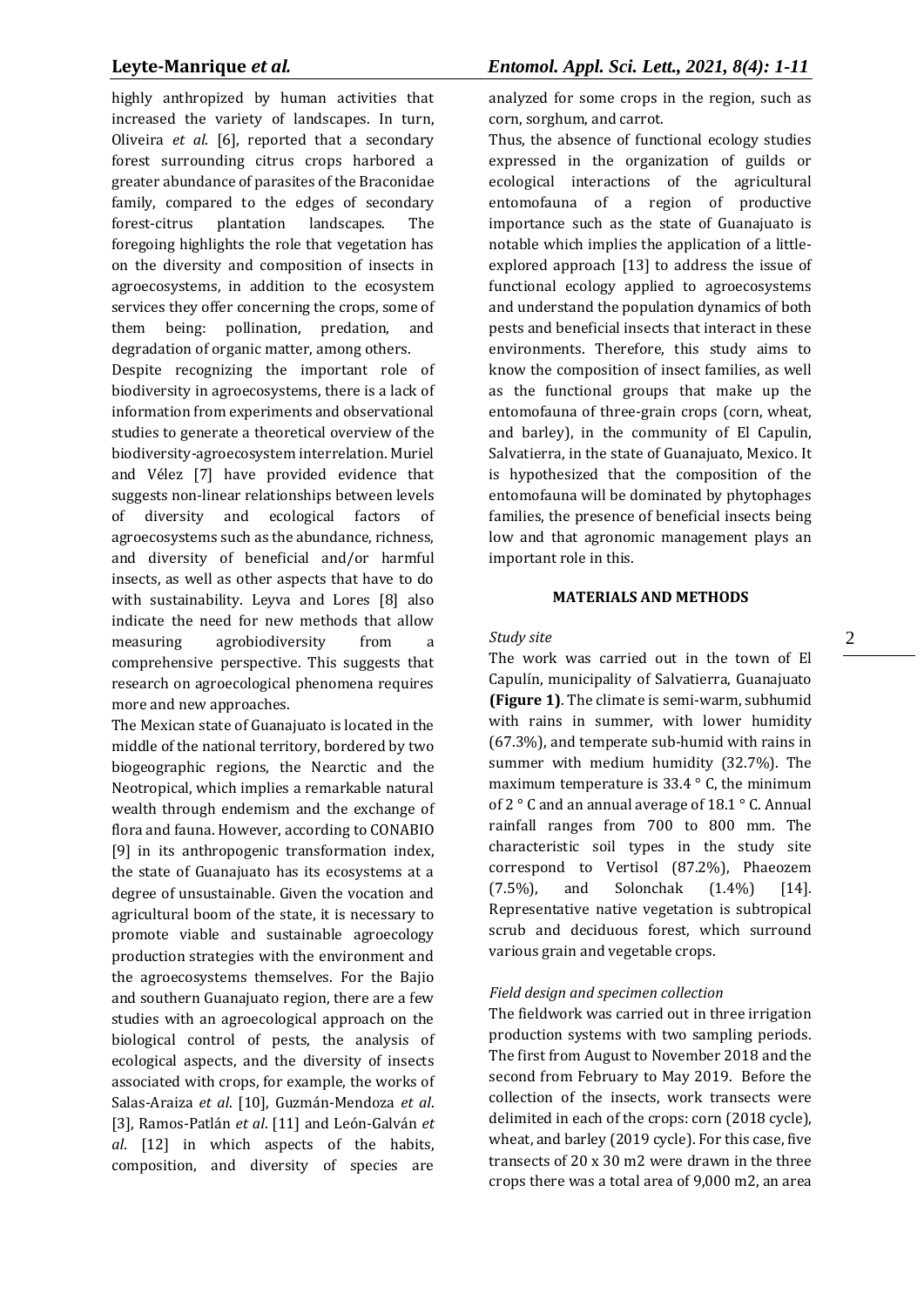# **Leyte-Manrique** *et al.**Entomol. Appl. Sci. Lett., 2021, 8(4): 1-11*

considered adequate to understand abundance patterns of insect populations [5]. The samplings were systematic every 10 days, with a duration of one day, and the sampling technique consisted of doing zigzag-shaped walks on the entire surface of the transect with the possibility of homogeneously collecting all insects, potentially found in the sampling site. In addition to the above, a distance of 10 meters was left between crops and transects to have data independence [15], also because transects are the most useful monitoring method [16].



**Figure 1.** Location of the work area in El Capulin, Guanajuato, Mexico

### *Collection of specimens and treatment*

The insects were collected with the help of aerial entomological and striking nets, as well as with stainless-steel tweezers, and in the case of small species (aphids), the collection was done with the help of brushes or with the use of vacuum cleaners. The collected insects were placed in 250 ml plastic bottles with 70% alcohol for their preservation. Each vial was labeled with the following information: place, date, crop, sampling type, transect, and time of day. Later, the specimens were transported to the Biology Laboratory of the Higher Technological Institute of Salvatierra, and the Entomology Laboratory of the University of Guanajuato, Irapuato-Salamanca campus. With the help of a stereoscopic microscope with a single objective lens and an integrated lamp, identification was made at the family level, working with higherorder taxa such as family, genus, or tribe. This facilitates the ordering of organisms into functional groups based on the feeding ecology, which is useful to detect changes in the function

of the ecosystem as suggested by Grimbacher *et al*. [17] and Gómez *et al*. [18], and this can be extrapolated to agroecosystems [19]. The functional groups were characterized according to the proposal by others such as Oliveira [20] and Cumbria and Rodríguez [21] of the Functional Food Groups (GFF´s) and modified for this study. This consists of grouping insects based on their trophic relationships but does not take into account their ecological role. For this case, the insects were grouped into two groups: 1-EFG´s (ecological functional groups), based on their ecological relationships and their functional role, characterizing seven EFG´s: Herbivores (H), predators (D), parasitoids (PAR), pollinators (POL), vectors (V), decomposers (DES) and generalists (G), and 2- TFG´s (functional guilds trophic), considering their diet. There are nine guilds: phytophages (P), insectivores (I), polyphagous (POF), necrophagous (N), hematophagous (H), carnivores (C), nectarivores (NEC), and mycophagous (M).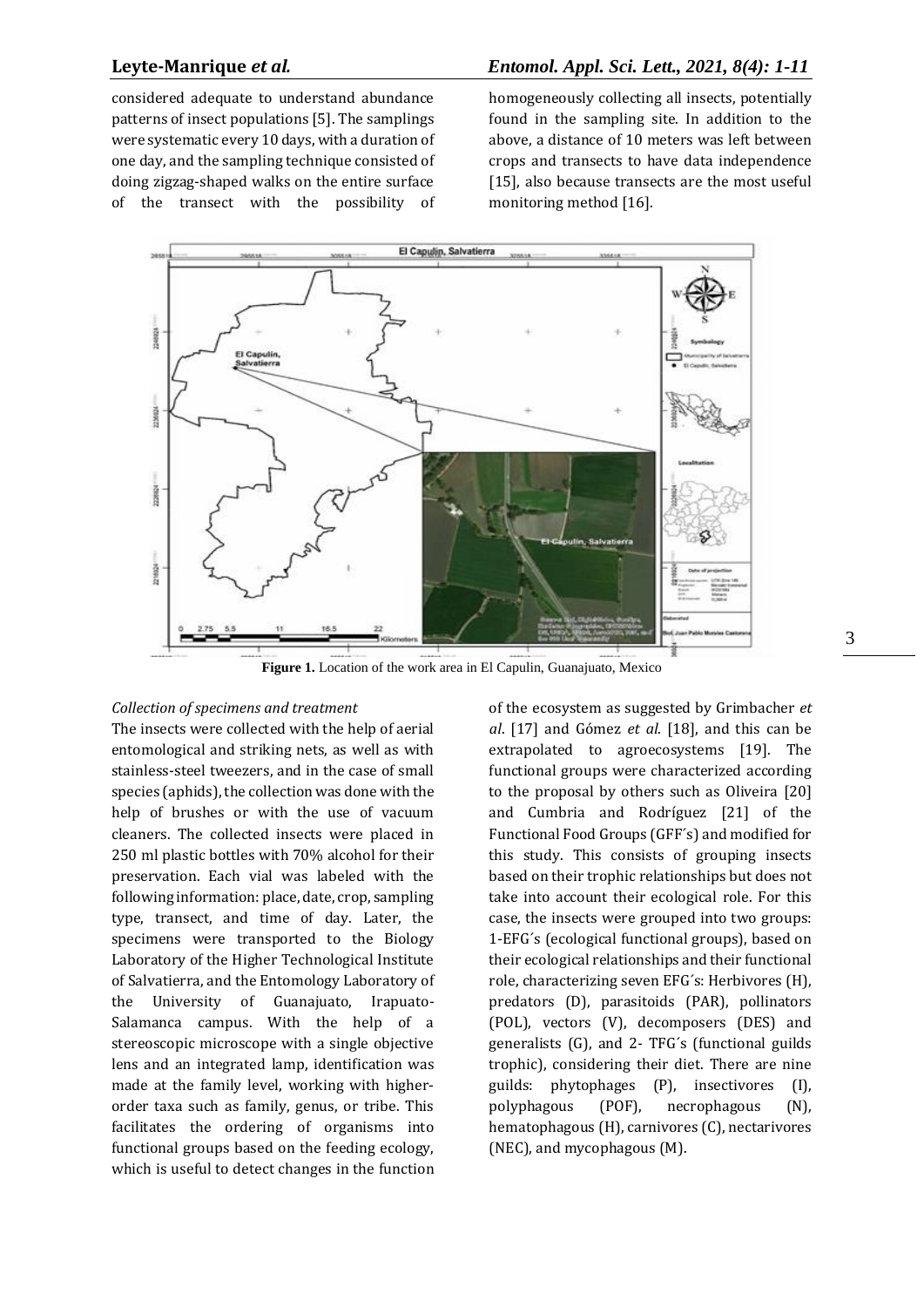# *Data analysis*

The composition of the entomofauna in the crops was represented with range-abundance graphs or Whittaker curves, which order the species (in this case families), from the most to the least abundant, that is, they are based on the relative abundance of each family, Rank abundance curves are useful as biodiversity indices complement [22]. Finally, a principal component analysis was developed to see the relationship between the EFG and the TFG's and to see the behavior of the composition of the families of insects in the three crops. Statistical analysis was carried out with the Past version 4.0 statistical program.

### **RESULTS AND DISCUSSION**

### *Abundance of insects*

A total of 6,596 specimens were collected, and 11 orders and 59 families were identified. The

# **Leyte-Manrique** *et al.**Entomol. Appl. Sci. Lett., 2021, 8(4): 1-11*

largest number of families, 53, was presented in corn, followed by wheat with 25 and barley with 24. **Table 1** shows the families found by order and their presence in the three crops. Diptera had the most families with 18, followed by Hemiptera with 13, and Coleoptera with 10.

### *Composition of families*

The composition of families was represented by rank-abundance or Whittaker curves, and the families were ordered from the most to the least abundant. The corn crop presented the highest number of families ( $n = 53$ ), with Labiidae being the most abundant with  $n = 647$  individuals, followed by Cicadellidae (n = 591), Chloropidae  $(n = 459)$  and Culicidae  $(n = 332)$ . In the case of the Aphididae family, there was a greater number of individuals in wheat  $(n = 1.343)$  and barley  $(n = 1.343)$ = 632 individuals) **(Table 1 and Figure 2)**.



Figure 2. Range-abundance curves show the composition of the entomofauna in the agroecosystem. Only the most abundant families in individuals are presented for each crop, which is represented by letters. A = Aphididae, B = Braconidae, C = Coccinellidae, D = Chloropidae, E = Chironomidae. G = Miridae, F = Cicadellidae, I = Entomobryidae,  $N =$ Culicidae, and  $Ag =$ Labiidae

# *Functional groups*

The insects were grouped into two categories, depending on their ecological relationships, having a total of seven EFG´s, and in nine TFG´s; trophic guilds, depending on their diet. For the GFF's, the largest number of families was presented in corn, the most representative groups being herbivores, predators, and

generalists. The TFG´s had in corn, the highest abundance in phytophages, insectivores, entomophagous organisms, and polyphages **(Figure 3)**.

The principal component analysis for EFG´s, showed a relationship between the groups, explaining Component 1, 72.7% of the correlation, while Component 2, explained,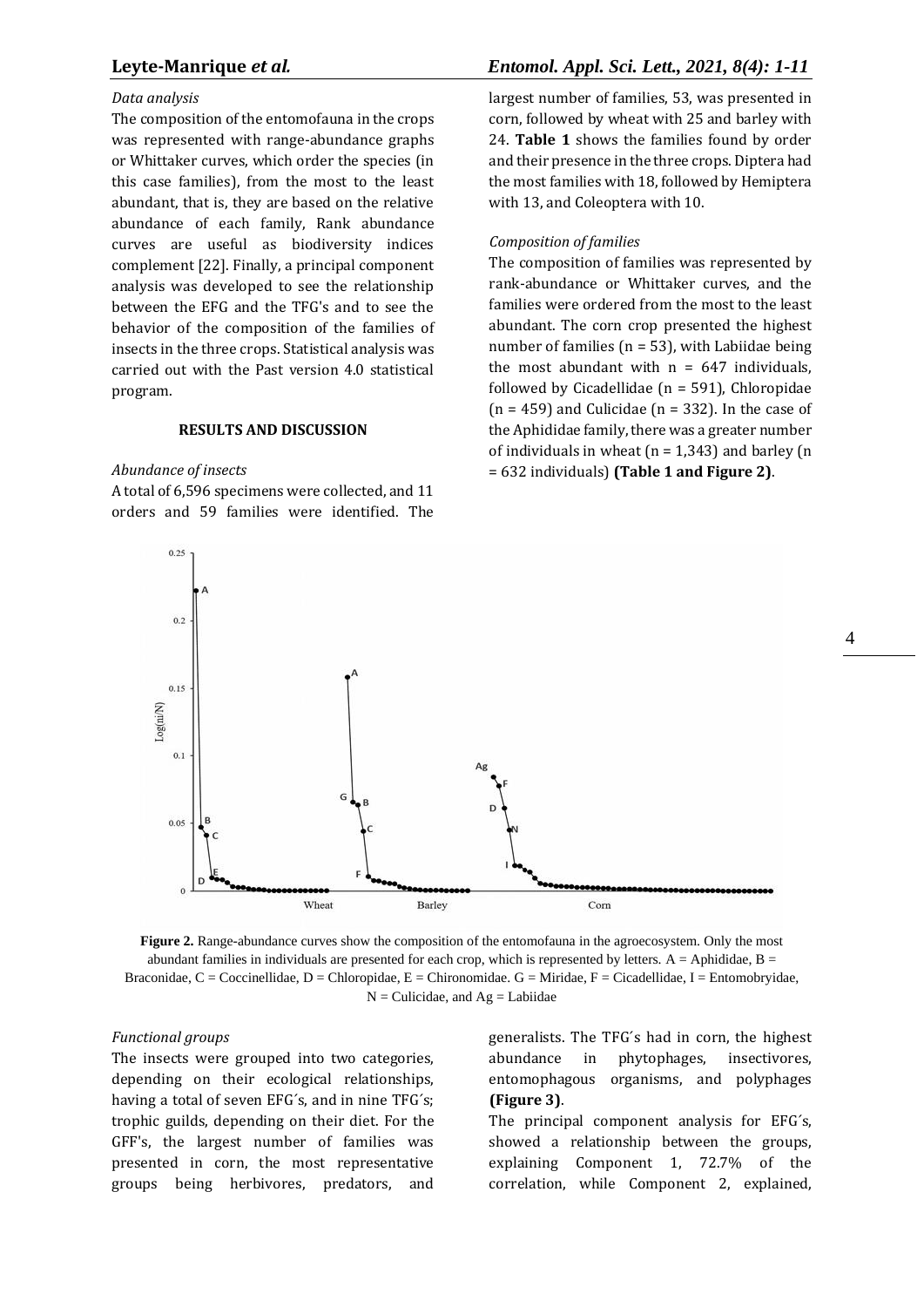22.5%, giving 95.2% of the total variation explained, with a total correlation of 96.6%, and a cophenetic correlation coefficient of 0.997. Ecologically, it is defined in the crops that the presence of herbivores and predators are related to corn, while for barley and wheat, there is the presence of generalist insects and decomposers, and other groups (pollinators, parasites, and vectors) **(Figure 4)**. For the TFG´s, Component 1 explained a relationship of 97.6%, and

# **Leyte-Manrique** *et al.**Entomol. Appl. Sci. Lett., 2021, 8(4): 1-11*

Component 2, 1.7%, with the total explained correlation being 99.3%, and the cophenetic correlation of 1.00. It is shown that the trophic groups for corn are composed of phytophages, insectivores, entomophages, and polyphages, while wheat and barley present a more diverse composition that includes nectarivores, ghouls, decomposers, carnivores, hematophagous, mycophagy, and decomposers **(Figure 4)**.



**Figure 3.** Abundance of functional guilds per family for each crop. EFG´s = ecological functional guilds, TFG´s = trophic functional guilds.

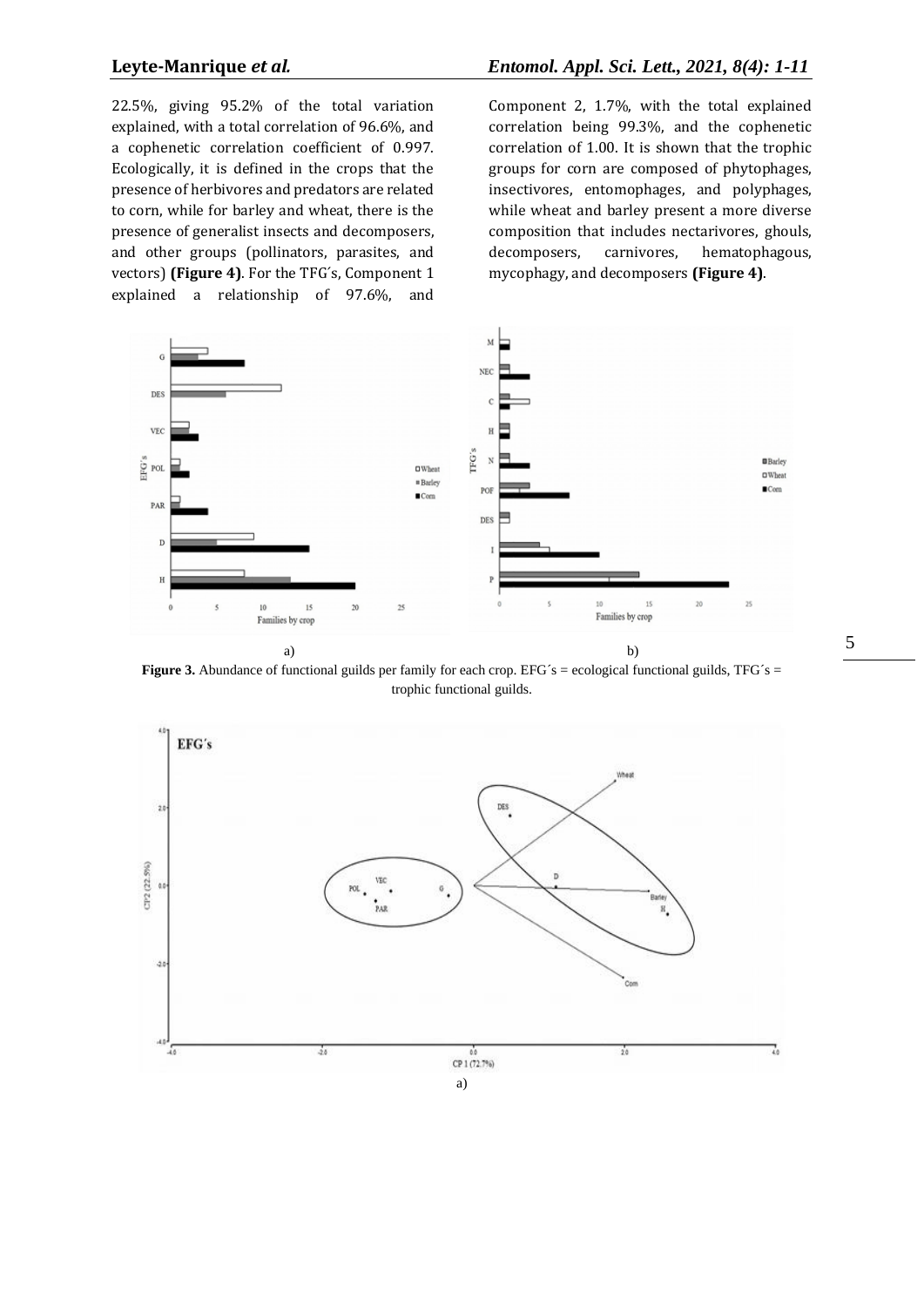

**Figure 4.** Biplot of PCA showing the ordination for EFG's and TFG's, ecological and trophic functional traits of insects in three-grain crops.

|             |                |                  | Tammes in each crop. |                          |              |              |  |
|-------------|----------------|------------------|----------------------|--------------------------|--------------|--------------|--|
| <b>Taxa</b> |                | <b>Crops</b>     |                      | <b>Functional Groups</b> |              |              |  |
| Orden       | Family         | Corn             | Wheat                | <b>Barley</b>            | EFG's        | TFG's        |  |
| Collembola  | Entomobryidae  | 134              | 19                   | $\mathbf{0}$             | D            | M            |  |
| Coleoptera  | Chrysomelidae  | 133              | $\overline{0}$       | $\mathbf{1}$             | H            | $\mathbf{P}$ |  |
|             | Cicadellidae   | 591              | 39                   | 36                       | $\mathbf{D}$ | $\mathbf I$  |  |
|             | Coccinelliadae | $\overline{c}$   | 200                  | 154                      | D            | $\mathbf I$  |  |
|             | Cucujidae      | 8                | $\boldsymbol{0}$     | $\mathbf{0}$             | ${\bf G}$    | POF          |  |
|             | Curculionidae  | 11               | $\overline{0}$       | 2                        | H            | $\mathbf{P}$ |  |
|             | Lagriidae      | $10\,$           | $\boldsymbol{0}$     | $\boldsymbol{0}$         | ${\bf G}$    | POF          |  |
|             | Languriidae    | $\mathbf{1}$     | $\boldsymbol{0}$     | $\theta$                 | G            | POF          |  |
|             | Lathridiidae   | 100              | $\sqrt{6}$           | 19                       | ${\bf G}$    | POF          |  |
|             | Leiodidae      | $\mathbf{1}$     | $\mathbf{0}$         | $\mathbf{0}$             | G            | POF          |  |
|             | Meloidae       | 20               | $\mathfrak{2}$       | $\mathbf{1}$             | G            | POF          |  |
| Dermaptera  | Labiidae       | 647              | $\mathbf{0}$         | $\mathbf{0}$             | D            | $\mathbf I$  |  |
| Diptera     | Asilidae       | $\mathbf{1}$     | $\sqrt{2}$           | $\mathbf{0}$             | $\mathbf{D}$ | $\bf I$      |  |
|             | Asteiidae      | $\overline{2}$   | $\boldsymbol{0}$     | $\mathbf{0}$             | $\mathbf{D}$ | $\mathbf I$  |  |
|             | Bombyliidae    | $\mathbf{1}$     | $\boldsymbol{0}$     | $\mathbf{0}$             | POL          | ${\rm NEC}$  |  |
|             | Calliphoridae  | 18               | $\boldsymbol{0}$     | $\mathbf{0}$             | D            | $\mathbf I$  |  |
|             | Chironomidae   | $\overline{0}$   | 41                   | 25                       | $\mathbf{D}$ | $\mathsf{C}$ |  |
|             | Chloropidae    | 459              | 46                   | 26                       | <b>VEC</b>   | $\rm H$      |  |
|             | Culicidae      | $\overline{4}$   | $\overline{4}$       | 11                       | <b>VEC</b>   | $\mathbf{P}$ |  |
|             | Dolichopodidae | 16               | $\boldsymbol{0}$     | $\mathbf{0}$             | $\rm H$      | $\bf I$      |  |
|             | Drosophilidae  | 31               | $\boldsymbol{0}$     | $\mathbf{0}$             | ${\rm D}$    | $\mathsf{C}$ |  |
|             | Lauxaniidae    | 39               | $\mathbf{1}$         | $\boldsymbol{0}$         | ${\bf G}$    | $\mathsf{C}$ |  |
|             | Lonchopteridae | $\mathbf{1}$     | $\boldsymbol{0}$     | $\mathbf{0}$             | ${\bf G}$    | POF          |  |
|             | Muscidae       | $\boldsymbol{0}$ | 6                    | $\overline{c}$           | $\mathbf G$  | H            |  |

| Table 1. Registered families for the three crops. The numbers in the boxes are equal to the proportional abundance of |
|-----------------------------------------------------------------------------------------------------------------------|
| families in each crop.                                                                                                |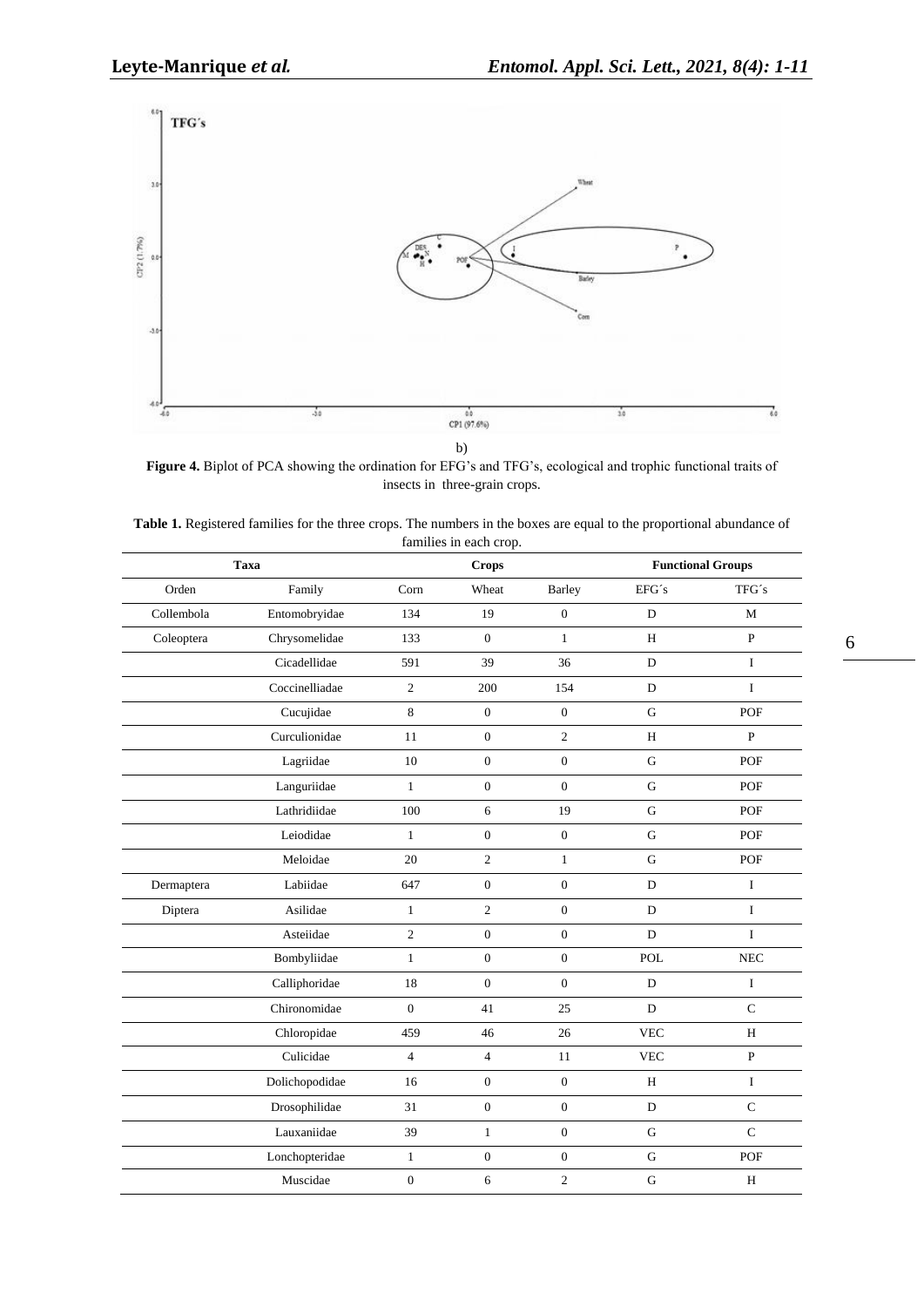|              | Scatopsidae       | 5                | $\mathbf{0}$     | $\mathbf{0}$     | D            | N            |
|--------------|-------------------|------------------|------------------|------------------|--------------|--------------|
|              | Syrphidae         | $\overline{4}$   | $\sqrt{2}$       | $\overline{2}$   | POL          | ${\rm NEC}$  |
|              | Tabinadae         | $\overline{c}$   | $\mathbf{0}$     | $\mathbf{0}$     | PAR          | $\mathbf{P}$ |
|              | Therevidae        | 24               | $\boldsymbol{0}$ | $\mathbf{0}$     | D            | $\mathbf I$  |
|              | Tephritidae       | $\mathbf{1}$     | $\mathbf{0}$     | $\mathbf{1}$     | H            | P            |
|              | Tipulidae         | 68               | $\boldsymbol{0}$ | $\mathbf{0}$     | D            | H            |
| Ephermoptera | Ephemeridae       | $\boldsymbol{0}$ | 12               | 6                | <b>DES</b>   | <b>DES</b>   |
| Hemiptera    | Alydidae          | $\tau$           | $\mathbf{0}$     | $\mathbf{0}$     | H            | P            |
|              | Aphididae         | 26               | 1343             | 632              | Η            | $\mathbf{P}$ |
|              | Cercopidae        | $\mathbf{1}$     | $\mathbf{0}$     | $\mathbf{0}$     | H            | $\, {\bf P}$ |
|              | Cicadellidae      | 591              | 39               | 36               | D            | $\mathbf I$  |
|              | Coreidae          | 5                | $\mathbf{0}$     | $\mathbf{0}$     | H            | $\mathbf{P}$ |
|              | Corimelaenidae    | $\sqrt{2}$       | $\boldsymbol{0}$ | $\boldsymbol{0}$ | $\, {\rm H}$ | POF          |
|              | Lygaeidae         | 3                | $\boldsymbol{0}$ | $\mathbf{1}$     | H            | P            |
|              | Membracidae       | $\mathbf{0}$     | 2                | $\mathbf{0}$     | Η            | P            |
|              | Miridae           | $\mathbf{0}$     | 29               | 234              | H            | $\, {\bf P}$ |
|              | Nabidae           | $\tau$           | $\boldsymbol{9}$ | 21               | D            | $\mathbf I$  |
|              | Pentatomidae      | 19               | $\mathbf{1}$     | 6                | H            | $\, {\bf P}$ |
|              | Reduviidae        | $\mathbf{1}$     | $\mathbf{1}$     | $\mathbf{1}$     | D            | $\mathbf I$  |
|              | Scutelleridae     | 33               | $\mathbf{0}$     | 6                | H            | $\mathbf{P}$ |
| Hymenoptera  | <b>Braconidae</b> | 111              | 231              | 226              | PAR          | I            |
|              | Ceraphronidae     | $\mathbf{1}$     | $\boldsymbol{0}$ | $\mathbf{0}$     | P            | $\mathbf{P}$ |
|              | Formicidae        | $\mathbf{0}$     | $\boldsymbol{0}$ | 2                | H            | POF          |
|              | Ichneumonidae     | $\mathbf{1}$     | $\boldsymbol{0}$ | $\mathbf{0}$     | PAR          | <b>DES</b>   |
|              | Scelionidae       | 25               | $\boldsymbol{0}$ | $\mathbf{0}$     | $\mathbf{P}$ | P            |
|              | Vespidae          | 15               | $\mathbf{0}$     | $\overline{0}$   | PAR          | <b>DES</b>   |
| Lepidoptera  | Arctiidae         | 6                | $\boldsymbol{0}$ | 3                | H            | $\mathbf{P}$ |
|              | Noctuidae         | 10               | $\sqrt{2}$       | $\,8\,$          | H            | $\, {\bf P}$ |
|              | Pyralidae         | 17               | $\,1\,$          | $\boldsymbol{0}$ | ${\bf D}$    | $\, {\bf P}$ |
| Neuroptera   | Chrysopidae       | $\,8\,$          | $16\,$           | $18\,$           | ${\bf D}$    | $\rm I$      |
| Odonata      | Coenagrionidae    | $\boldsymbol{0}$ | $\,1$            | $\boldsymbol{0}$ | ${\rm D}$    | $\mathbf C$  |
|              | Libellulidae      | $\mathfrak{Z}$   | $\boldsymbol{0}$ | $\boldsymbol{0}$ | ${\bf D}$    | DES          |
| Orthoptera   | Acrididae         | $\mathfrak{Z}$   | $\boldsymbol{0}$ | $\overline{4}$   | H            | ${\bf P}$    |
|              | Gryllidae         | $15\,$           | $\boldsymbol{0}$ | $\boldsymbol{0}$ | $\, {\rm H}$ | $\, {\bf P}$ |
|              | Tetrigidae        | 23               | $\,1\,$          | $\overline{3}$   | H            | $\, {\bf P}$ |
|              | Tettigoniidae     | $\sqrt{2}$       | $\boldsymbol{0}$ | $\boldsymbol{0}$ | $\, {\rm H}$ | $\, {\bf P}$ |
|              | Subtotal          | 53               | 25               | $24\,$           |              |              |

Note: EFG´s: Herbivores = H, Predators = D, Parasitoids = PAR, Pollinators = POL, Vectors = V, Decomposers = DES and Generalist = G. TFG´s: Phytophages = P, insectivores = I, decomposers = DES, polyphages = POF, ghouls = N, hematophages = H, carnivores = C, nectaviborous = NEC, and mycophagous = M.

# *Richness and abundance*

The diversity of insect families in this study was found alongside other studies in grain and vegetable crops in Guanajuato, such as León-Galván *et al*. [12], who registered 58 families for corn, sorghum, and carrot crops in the municipality of Irapuato, while Piña-García and Leyte-Manrique [4], registered a similar number of families in six crops (sorghum, alfalfa, corn, beans, tomato, and tomato) from Urireo, in the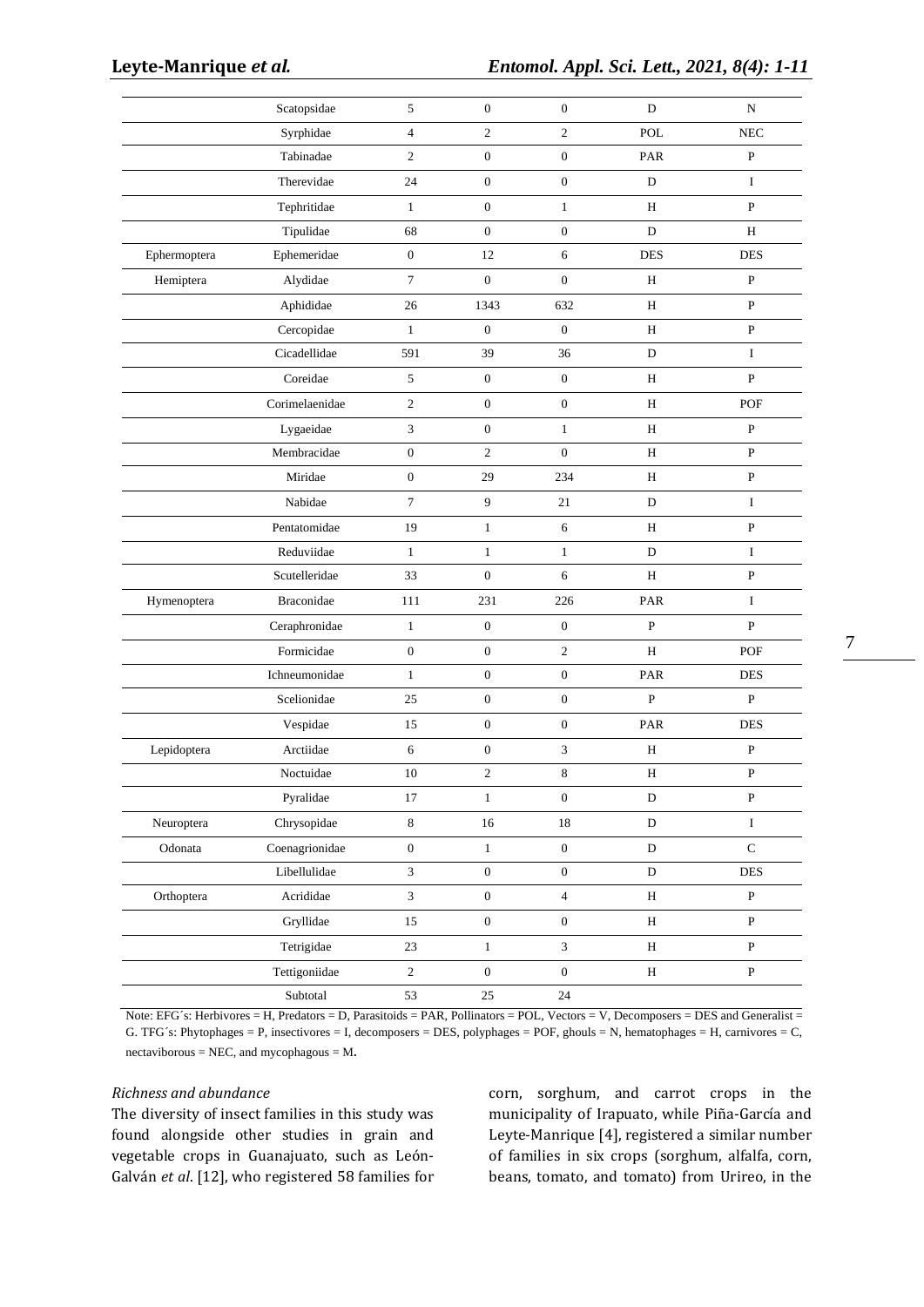municipality of Salvatierra. These values of richness at the family level for insects, recorded in this study and reported in others for the region, can be considered high compared to other agroecosystems. For example, Díaz *et al*. [23] found 33 families of insects and more than 1500 individuals in an agroecosystem subject to agroecological production of vegetables and aromatic plants immersed in a dry forest landscape in Colombia. Even the value of family richness by functional group in this study is higher than that reported in other works. López *et al*. [24] reported six and nine families for pollinators and predators respectively, with a total abundance of around 540 specimens, in agroecosystems of vineyards surrounded by native vegetation. In a study reported for Cuba, in an organic agroecosystem embedded in an urban matrix, Duarte and López [25] found a richness of 23 families and just over 2,000 captured specimens. These results are interesting because they highlight a high level of diversity in their agroecosystems, possibly as a response to two important factors such as the management that is carried out on a local scale and the biogeographic position of Guanajuato, which is in the Nearctic and Neotropical regions limits. These results support the assertions of Suárez-Mota *et al*. [26] when considering the Bajio region as an important place from the ecological, biological, morphological points of view, with important plant taxonomic groups, such as the Asteraceae, which present a high percentage of endemism in Mexico. In this way, it is urgent to address the problem indicated by the CONABIO Natural Capital Index [9], which takes Guanajuato, as a place with unsustainable ecosystems, working with agroecosystem and agroecological approaches.

# *Insects in Guanajuato's agroecosystems*

In the El Capulín ejido, cultural tasks are carried out to combat insects, such as the use and application of organic insecticides, which can have invasive effects on the entomofauna and their abundance and the presence of families. However, the site presented an entomofauna relatively like that recorded in other works for Guanajuato [27]. In addition, the variety of crops in the region is potentially refuge and feeding areas for the entomofauna, as has been suggested by others, where agricultural areas are providing

# **Leyte-Marique** *et al.**Entomol. Appl. Sci. Lett., 2021, 8(4): 1-11*

habitat for insects with specific requirements. In this sense, Ramos-Patlán *et al*. [11], found that the largest number of individuals and species of mantis are concentrated in sites with significant agricultural activity, mainly in places with high humidity and irrigation that are distributed from the center to the south of the State. In different studies, the refuge potential that agroecosystems offer to insects and small vertebrates have been reported, mainly in traditional agroecosystems where there is tolerance of weed vegetation and managements that promote organic fertility [28]. The diversity patterns showed significant differences between the crops. In the present study, the corn crop was the one that presented the greatest diversity of families, being Labiidae, Cicadellidae, and Chloropidae, which had high abundances and which contrasts with other works that record Aphididae, Cicadellidae, and Acrididae as characteristic families of this crop [4, 12] **(Table 1)**. This may have repercussions on functionality. In this sense, both the management (fertilization, spatial arrangement, mono-polycultures) and the wild vegetation cover that surrounds the agroecosystems or that functions as biological [29] corridors, combine to influence the abundance and diversity of functional groups [30]. For example, in the experimental management of plant associations of *Leucaena leucocephala*-*Panicum maximum* generated new habitats provided by the plant structure of the branches and tillers, this increased the number of phytophagic and bioregulatory insects as predators and parasitoids [31]. In this study, corn, wheat, and barley crops, when presented in a system of associated crops (polycultures), increased their diversity in the agroecosystem [32], acting as a shelter for diversity of families, which is comparable to sylvan areas [33]. In addition, it is noteworthy the marked heterogeneity of the agricultural landscape of the region; Piña-García and Leyte-Manrique [4], registered for sorghum in a locality near to study area Coccinellidae, Chrysomelidae, and Pentatomidae as the representative insects, while in the present study, Coccinellidae, Aphididae, and Braconidae were found as abundant families. On the other hand, wheat and barley presented similar results in their entomofauna compared to corn. The families related to all the crops were Coccinellidae, Chloropidae, Culicidae, Meloidae,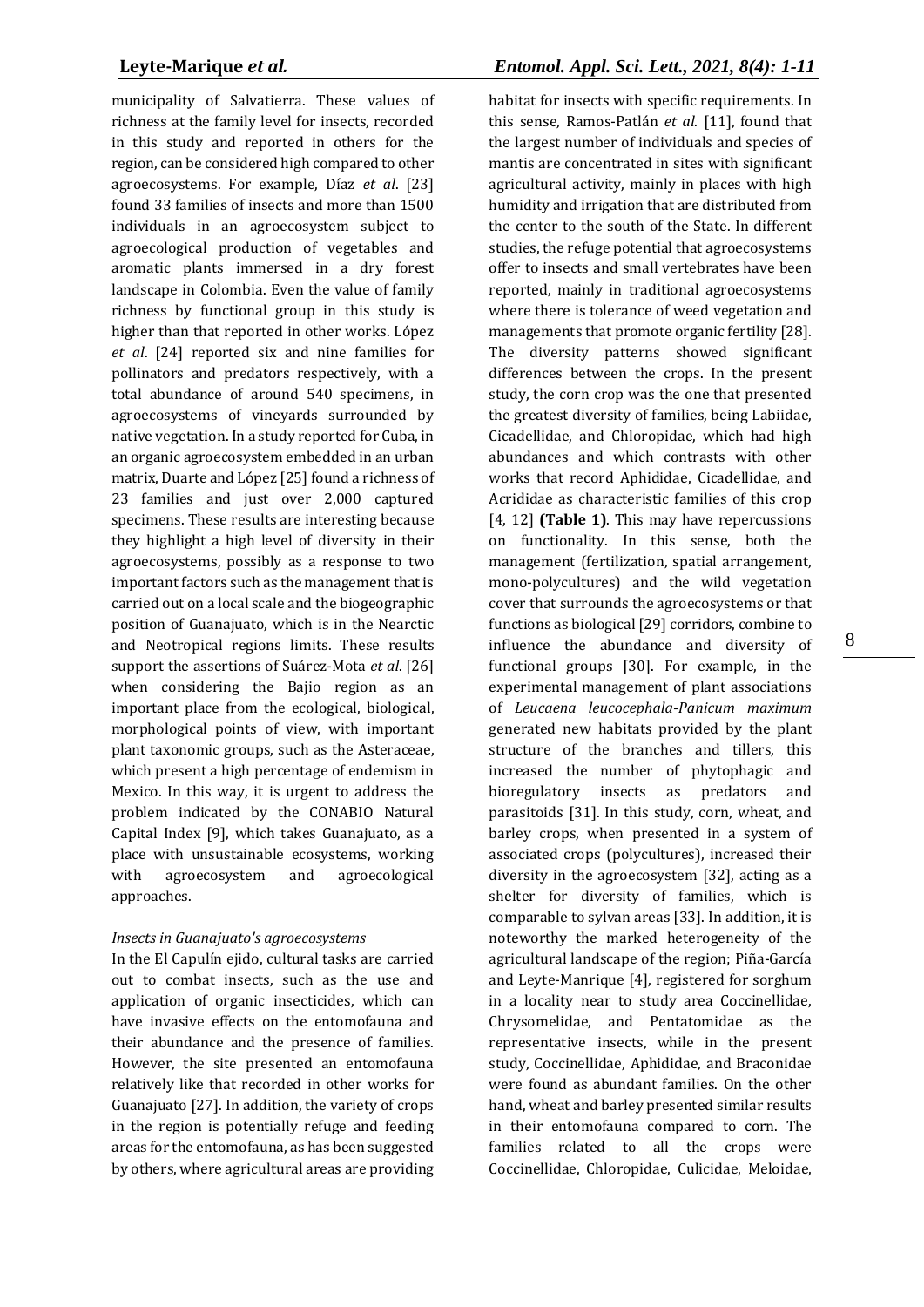Miridae, Miridae, Nabidae, Noctuidae, Pentatomidae, Tetrigidae, and Chrysomelidae, some of them commonly present in grain crops, given their plasticity and adaptability [34, 35].

# *Guilds differences*

The principal component analysis showed a marked difference between crops, particularly for corn, for both EFG´s and TFG´s. Therefore, the functional ecological processes of the agroecosystem are different in corn, in this crop herbivores and predators predominate, which alludes to a high specialization of phytophages such as Aphididae, Chrysomelidae, Cicadellidae, Miridae, as well as predators such as Coccinellidae, and parasitoids in lower proportion, example, Braconidae. In this regard, Ghiglione *et al*. [29], mentions that one of the causes of the presence of certain functional groups depends on agronomic management, as observed in corn, in which foliar applications of chemicals such as Malathion were carried out, during three monthly repetitions throughout the cycle, observing a dominance of herbivores and predators, which alludes to the fact that the insects of these groups, despite the handling and, where appropriate, the control, have quasi resistance and therefore, their abundances and occurrence in the crops are higher, unlike the other groups that may be susceptible, and therefore move to these alternate crops of barley and wheat. In the case of TFG´s, the trophic relationships allude to a differentiation between phytophages, insectivores, and nectarivores as related groups in corn cultivation, while for wheat and barley, the trophic relationships seem to be focused on energy flows due to evident decomposers presence.

### **CONCLUSION**

The functional groups of EFG´s and TFG´s characterized in the studied grain crops (corn, wheat, and barley), are an indirect result of the handling carried out on each crop, being corn, the one that presented greater agronomic management, given its economic importance and planted area, unlike wheat and barley. Likewise, the functional components of the entomofauna, that is, the EFG´s and the TFG´s established a strong relationship between the functional role and trophic relationships, being as expected, the presence of phytophages, which establishes

# **Leyte-Marique** *et al.**Entomol. Appl. Sci. Lett., 2021, 8(4): 1-11*

relationships with other antagonistic groups as carnivores, and nectarivores, among others. Finally, the results of this study are considered a basis for carrying out future studies focused on the ecological aspects of the biological interchanges of prey-predator-parasitoids for the entomofauna of agricultural regions with conditions similar to the Bajio guanajuatense.

**ACKNOWLEDGMENTS:** The authors thank Mr. José Ruiz for allowing us to develop fieldwork on his crops. To Isaias Carapia Figueroa for his logistical support in the field and laboratory. To Elvis K. Tamakloe for the support whit the English language review in this manuscript. To the Higher Technological Institute of Salvatierra and the University of Guanajuato for the support provided at their facilities. As well as the anonymous reviewers, their comments enriched the quality of this work.

# **CONFLICT OF INTEREST:** None

# **FINANCIAL SUPPORT:** None

### **ETHICS STATEMENT:** None

### **REFERENCES**

- 1. Loxdale HD. Insect science- a vulnerable discipline? Entomol Exp Appl. 2016;159(2):121-34. doi:10.1111/eea.12421.
- 2. Stork NE. How many species of insects and other terrestrial arthropods are there on earth? Annu Rev Entomol. 2018;63:31-45. doi:10.1146/annurev-ento-020117-043348.
- 3. Guzmán-Mendoza R, Calzontzi-Marín J, Salas-Araiza MD, Martínez-Yáñez R. La riqueza biológica de los insectos: Análisis de su importancia multidimensional. Acta Zool. Mex. (Nueva Serie). 2016;32(3):370-9.
- 4. Piña-García JA, Leyte-Manrique A. Diversidad, riqueza y composición de la entomofauna en cultivos hortícolas de Urireo, (Salvatierra, Guanajuato). Jóvenes Cienc. 2017;3:55-9.
- 5. Egerer MH, Bichier P, Philpott SM. Landscape and Local Habitat Correlates of Lady Beetle Abundance and Species Richness in Urban Agriculture. Ann Entomol Soc Am. 2017;110(1):97-103. doi:10.1093/aesa/saw063.

9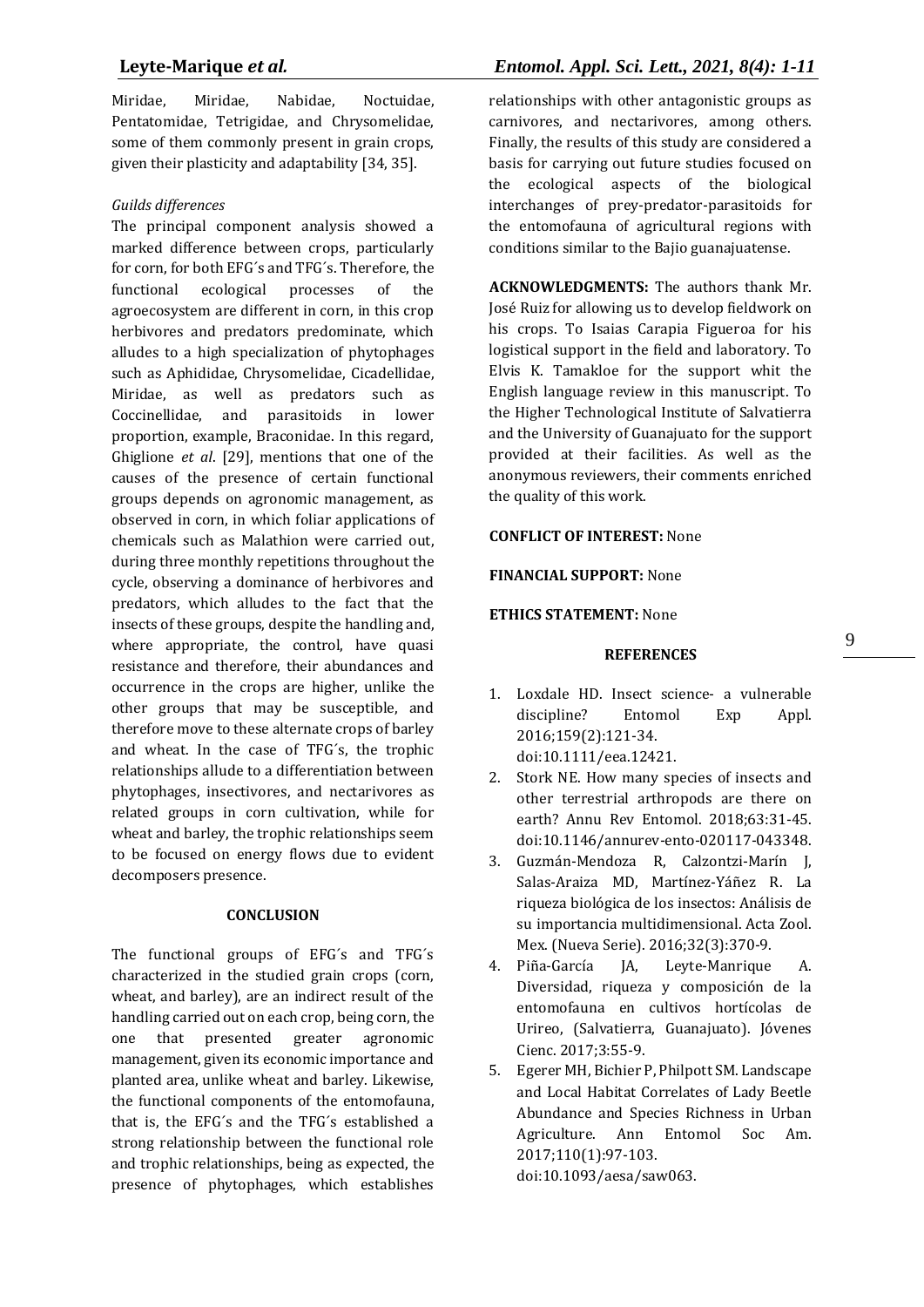6. Oliveira GB, Gadelha SS, Teles BR. Composition of Braconidae (Hymenoptera) fauna in citrus orchards surrounded by Amazonian secondary forest. Biodivers Int J. 2017;1(5):00025.

doi:10.15406/jaccoa.2017.01.00025.

- 7. Muriel SB, Vélez LD. Evaluando la diversidad de plantas en los agroecosistemas como estrategia para el control de plagas. Manejo Integr. Plagas Agroecología (Costa Rica). 2004;71:13-20.
- 8. Galan AL, Perez AL. Nuevos índices para evaluar la agrobiodiversidad. Agroecología. 2012;7(1):109-15.
- 9. CONABIO. Índice de Capital Natural; 2020. (cited 2021 Sep 5). Available from: https://www.biodiversidad.gob.mx/pais/in dice capnat.
- 10. Salas-Araiza MD, Guzmán-Mendoza R, Martínez-Jaime OA, González-Márquez MA, López FA. Species richness of noctuid moths (Lepidoptera: Noctuidae) from the State of Guanajuato, Mexico. Fla Entomol. 2015;98:1262-5.

doi:10.1653/024.098.0444.

- 11. Ramos-Patlán FD, Salas-Araiza MD, Guzmán-Mendoza R, Pérez-Moreno L, Martínez-Jaime OA, Núñez-Palenius HG. Notas sobre la presencia y distribución de especies de mantis en Guanajuato. Entomol Mex. 2018;5:118-24.
- 12. León-Galván del Carmen G, Guzmán-Mendoza R, Salas-Araiza MD, Felipe L, Ramírez-Santoyo LP, Núñez-Palenius HG. Patrones de riqueza y diversidad de insectos en tres cultivos de la localidad de El Copal, Irapuato, Guanajuato, México. Entomol Mex. 2019;6:69-74.
- 13. Montañez MN, Amarillo-Suárez Á. Impacto de los cultivos orgánicos en la diversidad de insectos: una revisión de investigaciones recientes. Rev Colomb Entomol. 2014;40(2):131-43.
- 14. INEGI. Prontuario de información geográfica municipal de los Estados Unidos Mexicanos, Salvatierra, Guanajuato. Clave Geo estadística. 2009;11028.
- 15. Vite-Silva V, Ramírez-Bautista A, Hernández-Salinas U. Diversidad de anfibios y reptiles de la Reserva de la Biosfera Barranca de Metztitlán, Hidalgo, México. Rev Mex. Biodivers. 2010;81(2):473-85.
- 16. Sanderson C, Braby MF, Bond S. Butterflies Australia: a national citizen science database for monitoring changes in the distribution and abundance of Australian butterflies. Aust Entomol. 2021;60(1):111-27. doi:10.1111/aen.12513.
- 17. Grimbacher PS, Catterall CP, Kitching RL. Detecting the effects of environmental change above the species level with beetles in a fragmented tropical rainforest landscape. Ecol Entomol. 2008;33(1):66-79. doi:10.1111/j.1365-2311.2007.00937.x.
- 18. Gomez Pamies DF, Godoy Guglielmone MC, Coronel JM. Macrofauna edáfica en ecosistemas naturales y agroecosistemas de la ecorregión Esteros del Iberá (Corrientes, Argentina. Cienc. Suelo (Argentina). 2016;34(1):43-56.
- 19. Jankielsohn A. The Importance of Insects in Agricultural Ecosystems. Adv Entomol. 2018;6(2):62-73. doi:10.4236/ae.2018.62006.
- 20. Oliveira JBBS, Faria ML, Borges MAZ, Fagundes M, De Araujo W. Comparing the plant-herbivore network topology of different insect guilds in Neotropical savannas. Ecol Entomol. 2020;45(3):406-15. doi:10.1111/een.12808.
- 21. Cumbrera A, Rodríguez V. Estructura trófica a nivel de grupos funcionales de alimentación de la comunidad de insectos acuáticos y calidad biológica del agua en la parte media-baja del río Cardenillo, Veraguas. Visión Antataura. 2018;2(1):16- 40.
- 22. Zubair M, Jamil A, Hussain SB, Haq Ul A, Hussain A, Zahid DM, et al. Diversity of Medicinal Plants among Different Tree Canopies. Sustainability. 2021;13(5):2640. doi:10.3390/su 13052640.
- 23. Díaz, JL, Moreno-Elcure F, Jaramillo C. Estudio de la diversidad funcional entomológica asociada a agroecosistemas con manejo agroecológico. Cuad. Agroecología. 2018;13(1):1-6.
- 24. López García GP, Mazzitelli ME, Fruitos A, González M, Marcucci B, Giusti R, et al. Biodiversidad de insectos polinizadores y depredadores en agroecosistemas vitícolas de Mendoza, Argentina. Consideraciones para el manejo del hábitat. Rev Fac Cienc Agrar Univ Nac Cuyo. 2019;51(1):309-22.